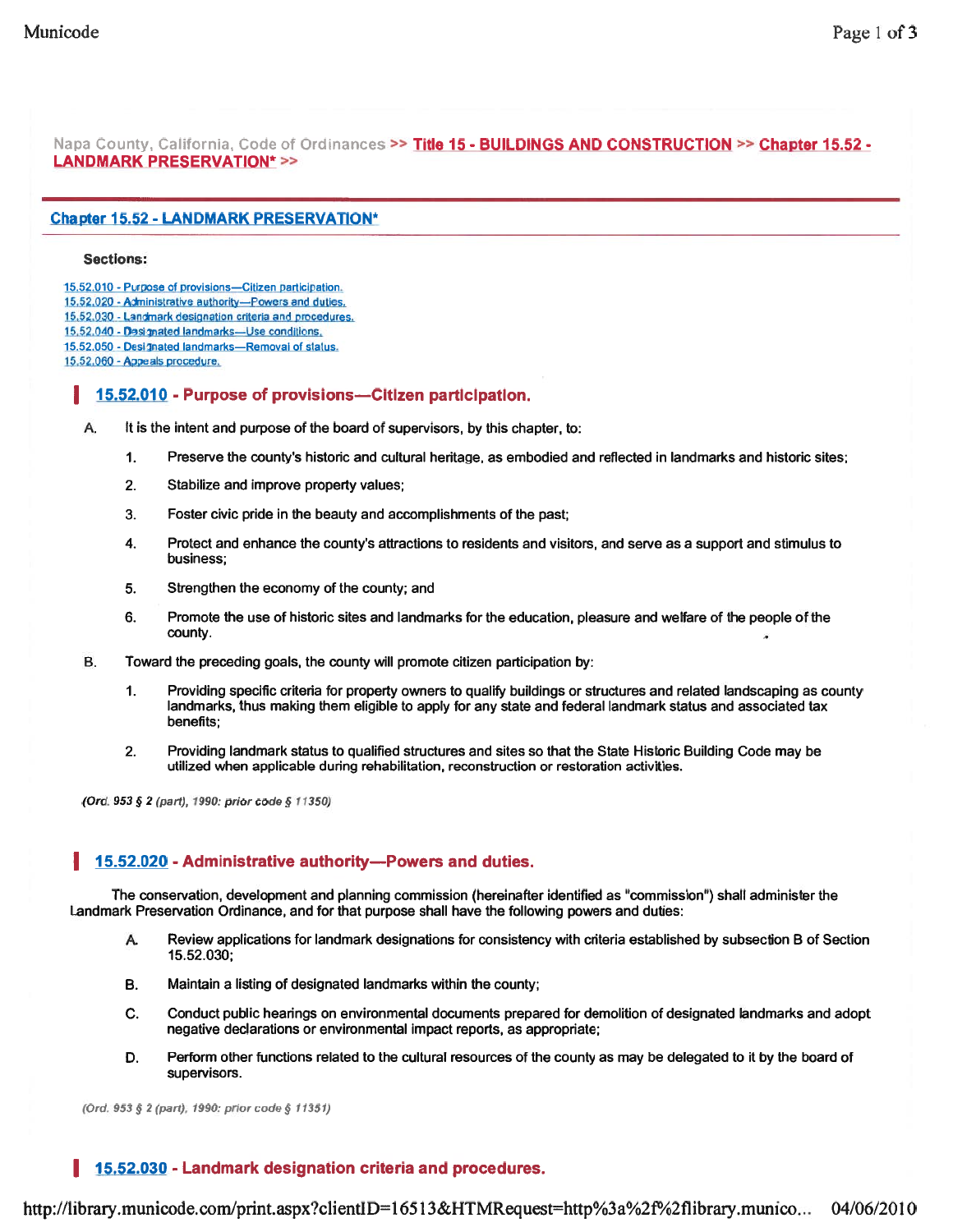- A. The commission may, at the reques<sup>t</sup> of the property owner, designate existing buildings or structures and related landscaping as landmarks if they meet the criteria established in subsection (B) of this section. Designations shall be made only after the commission has conducted <sup>a</sup> public hearing, duly noticed, pursuan<sup>t</sup> to Section 18.124.040 of the county's zoning provisions.
- B. The commission shall consider the following factors in making <sup>a</sup> finding that the proposed landmark has special historical, architectural, cultural, aesthetic or engineering interest or value of <sup>a</sup> historical nature:
	- 1. Its character, interest or value as <sup>a</sup> par<sup>t</sup> of the local, regional, state or national history, heritage or culture:
		- a. Its location as <sup>a</sup> site of <sup>a</sup> significant historical event,
		- b. Its identification with <sup>a</sup> person or persons who significantly contributed to the local, regional, state or national history and culture;
		- c. Its exemplification of the cultural, economic, social or historical heritage of the county;
	- 2. Its architectural significance at the local, state or national level:
		- a. Its embodiment of distinctive architectural characteristics of <sup>a</sup> style, type or period,
		- b. Its identification as the work of an architect, builder or designer whose work has influenced the development of the county,
		- c. Its embodiment of elements of architectural or engineering design, detail, materials or craftsmanship which represen<sup>t</sup> <sup>a</sup> significant innovation or which are unique;
	- 3. Its relationship to any other landmark, if its preservation is essential to the integrity of that landmark;
	- 4. Its potential for yielding archaeological information.
- C. Existing building(s) or structure(s) may also be eligible for designation as landmarks if it (they) are designated by the appropriate state or Federal agency as being of historical, cultural or architectural significance.
- D. In addition to satisfying one or more of the criteria established in subsections (B) or (C) of this section, the structure(s) or building(s) shall be at least fifty years old.
- E. When several buildings are of equal architectural interest, the one with the most known history should be designated as the landmark.

(Ord. 953 § 2 (part), 1990: prior code § 11352)

# I 15.52.040 - Designated landmarks—Use conditions.

Designated landmarks may be used in <sup>a</sup> manner and pursuan<sup>t</sup> to procedures as established by the principal zoning district in which they are located.

(Ord. <sup>953</sup> § <sup>2</sup> (part), 1990: prior code § 11353)

## I 15.52.050 - Designated landmarks—Removal of status.

- A. Once designated as <sup>a</sup> landmark, removal of landmark status from structure(s) or building(s) by the commission may only be initiated by the commission upon written reques<sup>t</sup> by the property owner, and following the conduct of <sup>a</sup> public hearing pursuan<sup>t</sup> to Section 18.124.040 of the county's zoning provisions.
- B. Prior to approving <sup>a</sup> reques<sup>t</sup> for the removal of landmark status, the commission shall find that:
	- 1. The applicant has demonstrated that the deletion is necessary to correct an unsafe or dangerous condition within the designated building that cannot be corrected without removal;
	- 2. The applicant has demonstrated the denial of the reques<sup>t</sup> will result in immediate and substantial economic hardship; or
	- 3. There are no reasonable alternatives to the removal as of the time of the hearing.

(Ord. <sup>953</sup> § <sup>2</sup> (part), 1990: prior code § 11354)